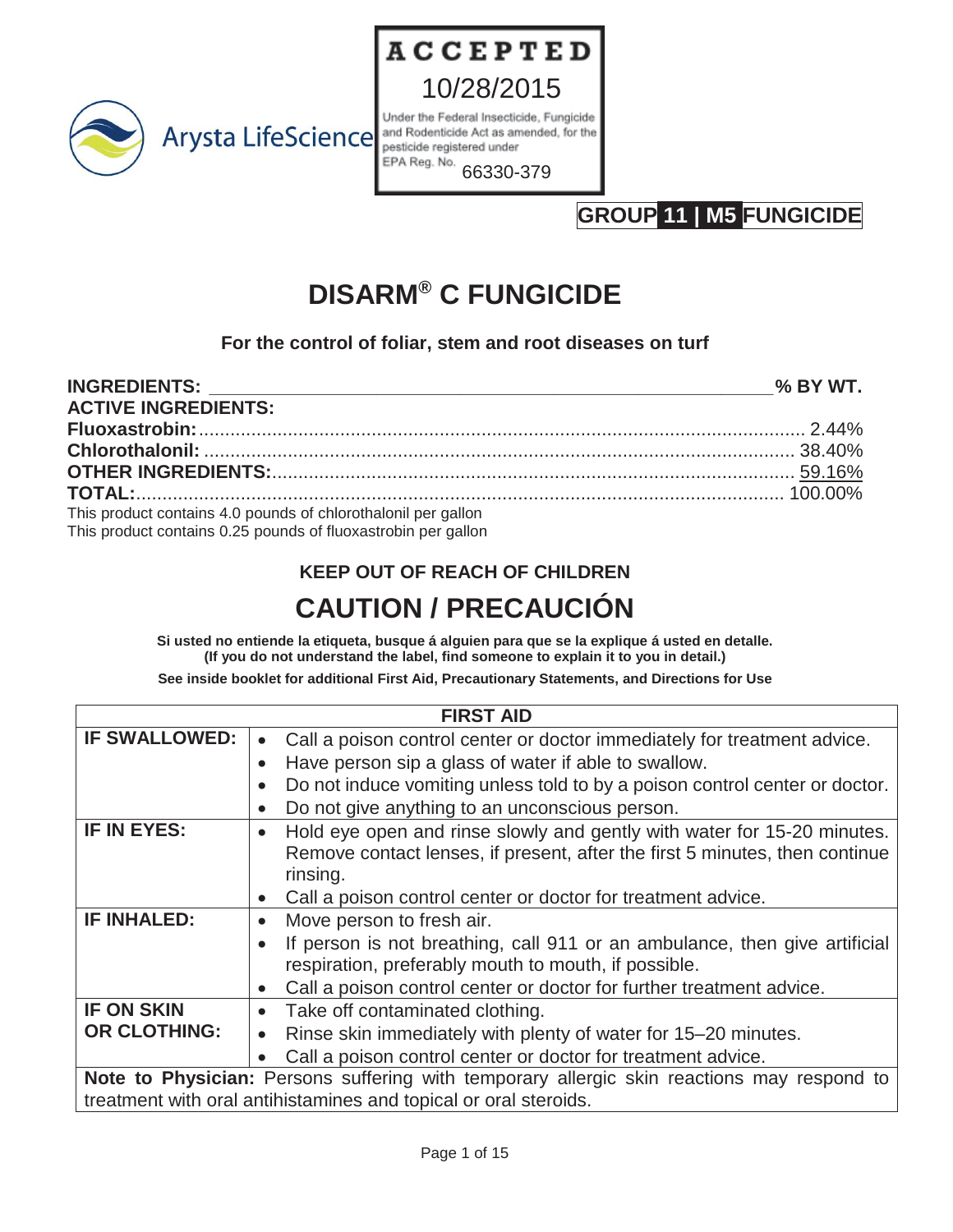**Have the product container or label with you when calling a poison control center or doctor or going for treatment.**

**FOR 24-HOUR MEDICAL EMERGENCY ASSISTANCE** CALL **PROSAR**: 1-866-303-6952 or 1-651-603-3432.

**FOR 24-HOUR CHEMICAL EMERGENCY (Spill, leaks, fire, exposure, or accident)** CALL **CHEMTREC:** 1-800-424-9300 or 1-703-527-3887.

**Sale, use, and distribution of this product in Nassau and Suffolk Counties of New York State is prohibited.**

**For Product Use Information Call 1-866-761-9397**

**EPA Reg. No. 66330-379 EPA Est. No.: ADXXXXXX NET CONTENTS:**

**Produced For: ARYSTA LIFESCIENCE NORTH AMERICA, LLC 15401 Weston Parkway, Suite 150 Cary, NC 27513**

## **PRECAUTIONARY STATEMENTS**

#### **HAZARDS TO HUMANS AND DOMESTIC ANIMALS**

**CAUTION:** Harmful if swallowed. Wash thoroughly with soap and water after handling and before eating, drinking, chewing gum, or using tobacco or using the toilet. Harmful if inhaled. Avoid breathing spray mist. Remove and wash contaminated clothing before reuse. Causes moderate eye irritation, avoid contact with eyes or clothing. Prolonged or frequently repeated skin contact may cause allergic reactions in some individuals.

#### **PERSONAL PROTECTIVE EQUIPMENT (PPE)**

Mixers, loaders, applicators and other handlers must wear:

long-sleeved shirt and long pants, shoes plus socks, and chemical resistant gloves made of any waterproof material, such as nitrile, butyl, neoprene and/or barrier laminate. These are only some of the glove materials that are chemically resistant to this product. For more options, refer to category A on an EPA chemical resistance category selection chart.

#### **USER SAFETY REQUIREMENTS**

Follow manufacturer's instructions for cleaning/maintaining PPE. If no such instructions for washables exist, use detergent and hot water. Keep and wash PPE separately from other laundry. Discard clothing and other materials that have been drenched or heavily contaminated with this product's concentrate. Do not reuse them.

#### **ENGINEERING CONTROLS STATEMENT**

When handlers use closed systems, enclosed cabs, or aircraft in a manner that meets the requirements listed in the Worker Protection Standard (WPS) for agricultural pesticides [40 CFR 170.240 (d) (4-6)], the handler PPE requirements may be reduced or modified as specified in the WPS.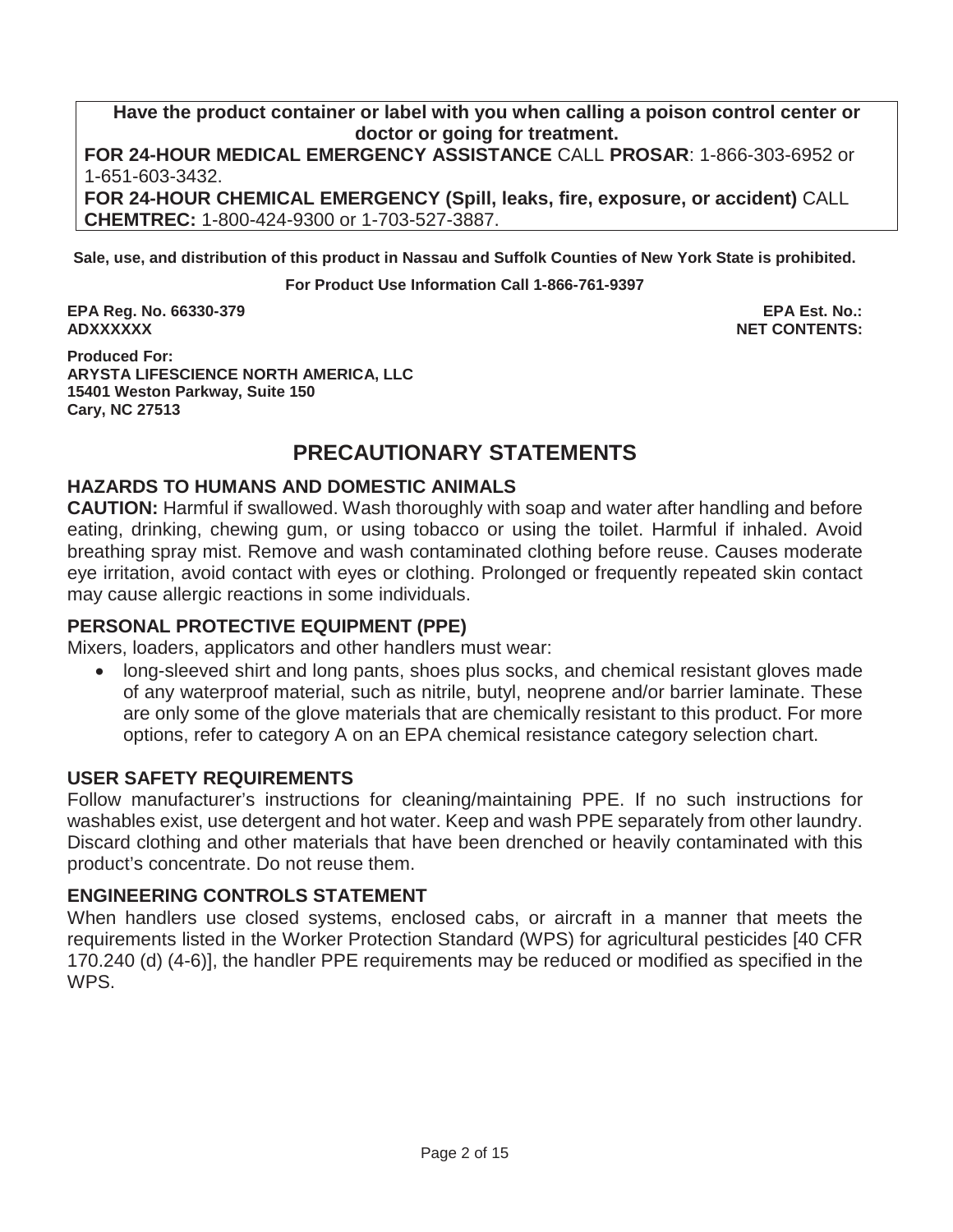#### **USER SAFETY RECOMMENDATIONS**

Users should:

- Wash thoroughly with soap and water after handling and before eating, drinking, chewing gum, or using tobacco.
- Remove clothing immediately if pesticide gets inside. Then wash thoroughly and put on clean clothing.
- Remove PPE immediately after handling this product. Wash the outside of gloves before removing. As soon as possible, wash thoroughly and change into clean clothing.

#### **ENVIRONMENTAL HAZARDS**

This pesticide is toxic to fish, wildlife and aquatic invertebrates. Drift and runoff may be hazardous to aquatic organisms in water adjacent to treated areas. The active ingredients in this product can be persistent for several months or longer. Do not apply directly to water or to areas where surface water is present or to intertidal areas below the mean high water mark, or other sensitive areas that may be exposed to spray drift. Do not contaminate water when disposing of equipment washwater or rinsate. Chlorothalonil is known to leach through soil into groundwater under certain conditions as a result of label use. Use in areas where soils are permeable, particularly where the water table is shallow, may result in groundwater contamination. This chemical can contaminate surface water through spray drift. Under some conditions, it may also have a high potential for runoff into surface water for several days to weeks after application. These include poorly draining or wet soils with readily visible slopes toward adjacent surface waters, frequently flooded areas, areas overlaying extremely shallow ground water, areas with infield canals or ditches that drain to surface water, areas not separated from adjacent surface waters with vegetated filter strips, and areas over-laying tile drainage systems that drain to surface water.

## **DIRECTIONS FOR USE**

#### **It is a violation of Federal law to use this product in a manner inconsistent with its labeling.**

Do not apply this product in a way that will contact workers or other persons, either directly or through drift. Only protected handlers may be in the area during application. For any requirements specific to your State or Tribe, consult the agency responsible for pesticide regulation.

For use to control diseases in turf on sod farms, golf courses, lawns and landscape areas around industrial buildings.

In New York State, this product may not be applied within 100 feet of a coastal marsh or stream that drains directly into a coastal marsh.

#### **AGRICULTURAL USE REQUIREMENTS**

Use this product only in accordance with its labeling and with the Worker Protection Standard, 40 CFR part 170. This Standard contains requirements for the protection of agricultural workers on farms, forests, nurseries, and greenhouses, and handlers of agricultural pesticides. It contains requirements for training, decontamination, notification, and emergency assistance. It also contains specific instructions and exceptions pertaining to the statements on this label about personal protective equipment (PPE), notification to workers, and restricted-entry interval. The requirements in this box only apply to uses of this product that are covered by the Worker Protection Standard.

Do not enter or allow worker entry into treated areas during the restricted-entry interval (REI) of **12 hours.**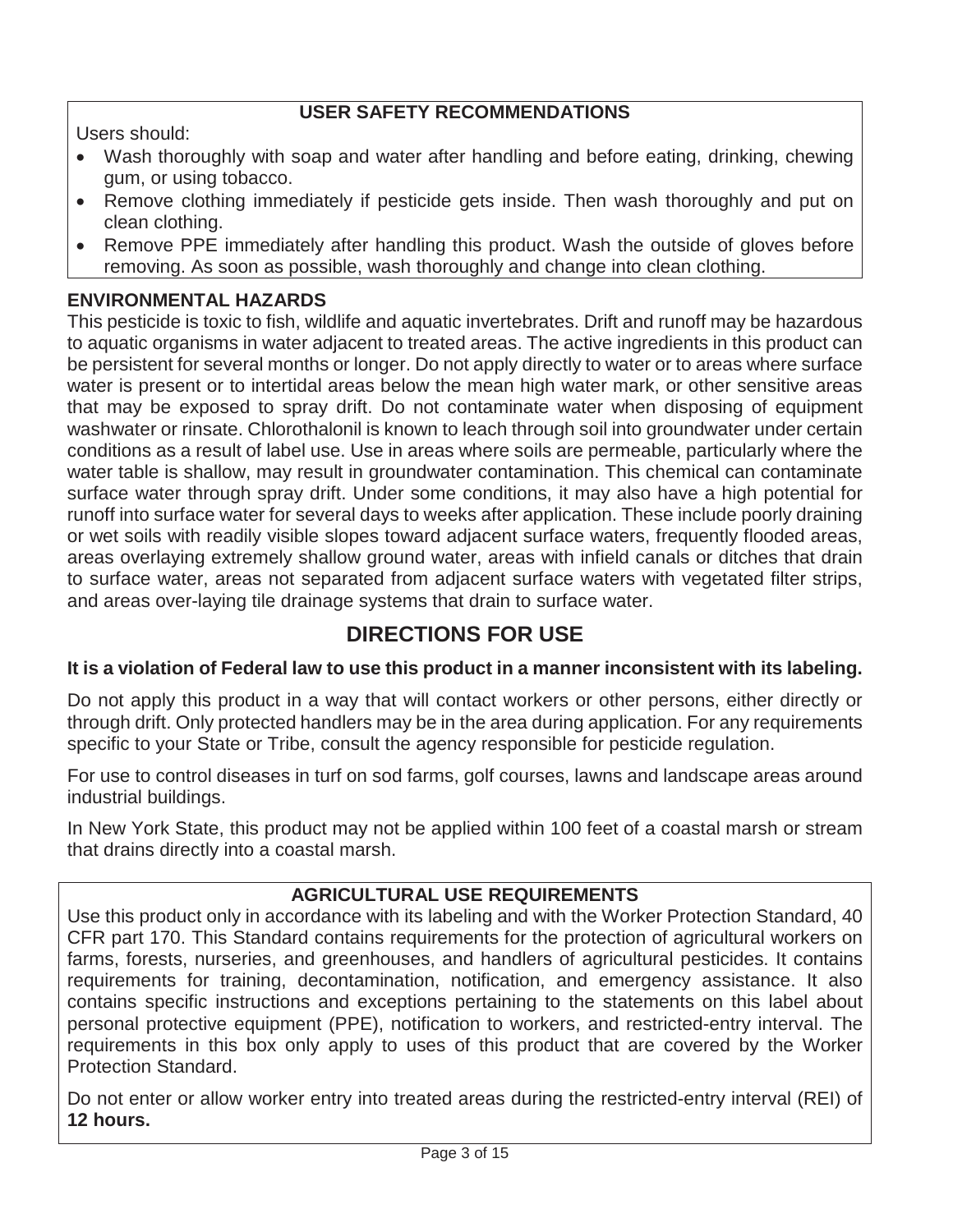PPE required for early entry to treated areas that is permitted under the Worker Protection Standard and that involves contact with anything that has been treated, such as plants, soil, or water is: long-sleeved shirt and long pants or coveralls, shoes plus socks, and chemical resistant gloves made of any waterproof material, such as nitrile, butyl, neoprene, and / or barrier laminate.

**Special Eye Irritation Provisions:** This product is a severe eye irritant. Although the restricted entry interval expires after 12 hours, for the next 6.5 days entry is permitted only when the following safety measures are provided:

- 1. At least one container designed specifically for flushing eyes must be available in operating condition at the WPS required decontamination site intended for workers entering the treated area.
- 2. Workers must be informed, in a manner they can understand:
- that residues in the treated area may be highly irritating to their eyes
- that they should take precautions, such as refraining from rubbing their eyes, to keep the residues out of their eyes
- that if they do get residues in their eyes, they should immediately flush their eyes using the eyeflush container that is located at the decontamination site or using other readily available clean water, and
- how to operate the eyeflush container

## **NON-AGRICULTURAL USE REQUIREMENTS**

THE REQUIREMENTS IN THIS BOX APPLY TO USES OF THIS PRODUCT THAT ARE NOT WITHIN THE SCOPE OF THE Worker Protection Standard for agricultural pesticides (40 CFR Part 170). The WPS applies when this product is used to produce agricultural plants on farms, forests, nurseries, or greenhouses.

Do not enter or allow children or pets to enter the treated areas until spray has dried.

#### **STORAGE AND DISPOSAL**

Do not contaminate water, food or feed by storage or disposal.

#### **PESTICIDE STORAGE**

Store in original container and keep tightly closed. Store in a cool dry place. Protect from excessive heat. For help with any spill, leak, fire or explosion involving this material call CHEMTREC day or night at 1-703-527-3887 or 1-800-424-9300.

#### **PESTICIDE DISPOSAL**

Pesticide wastes are toxic. Improper disposal of excess pesticide, pesticide spray or rinseate is a violation of federal law. If these wastes cannot be disposed of by use according to label instructions, contact your State Pesticide or Environmental Control Agency, or the Hazardous Waste representative at the nearest EPA Regional Office for guidance.

#### **CONTAINER HANDLING**

**Nonrefillable container**. Do not reuse or refill this container. Offer for recycling, if available. Triple rinse or pressure rinse container (or equivalent) promptly after emptying.

Triple rinse as follows: Empty the remaining contents into application equipment or a mix tank and drain for 10 seconds after the flow begins to drip. Fill the container 1/4 full with water and recap. Shake for 10 seconds. Pour rinsate into application equipment or a mix tank or store rinsate for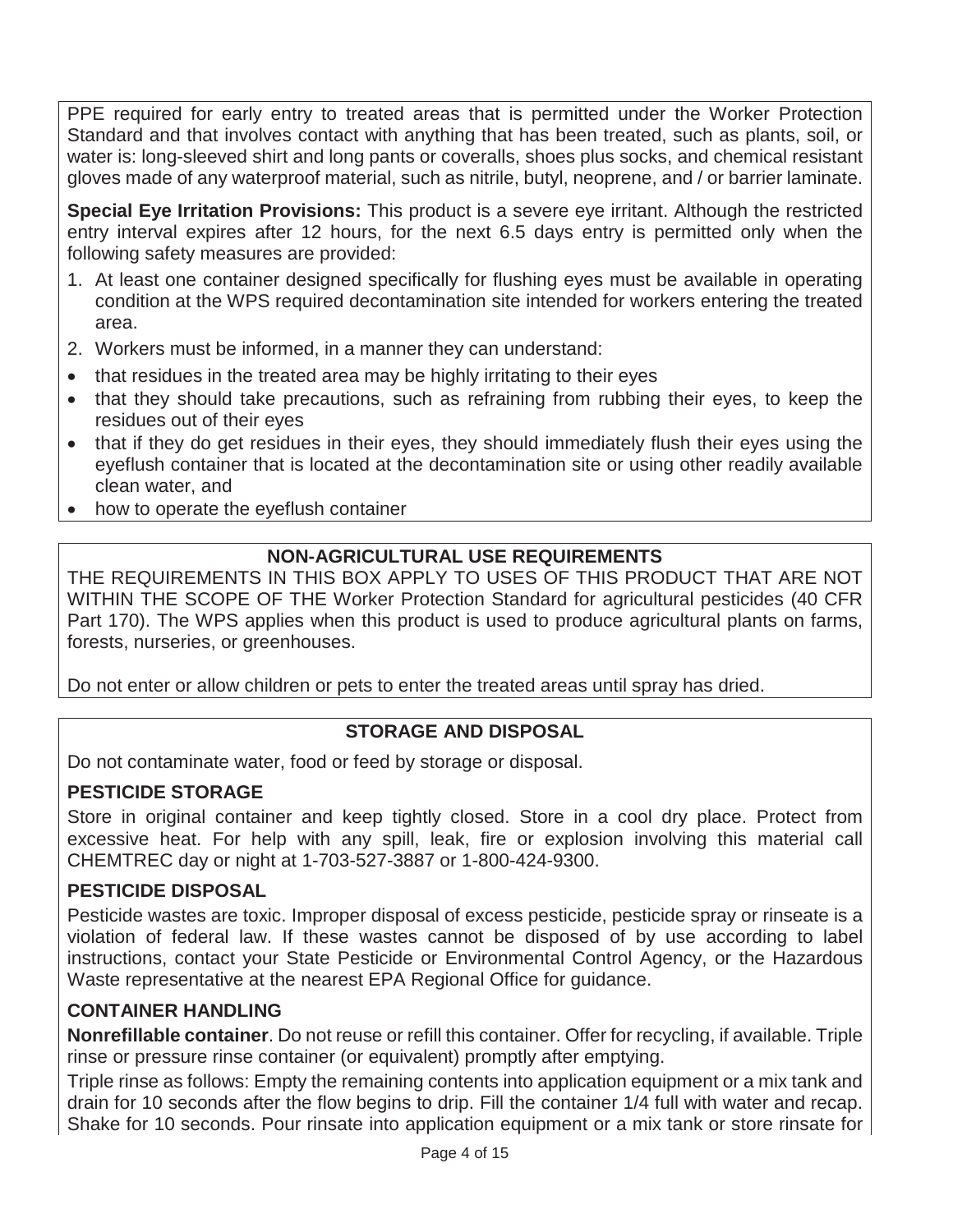later use or disposal. Drain for 10 seconds after the flow begins to drip. Repeat this procedure two more times.

Pressure rinse as follows: Empty the remaining contents into application equipment or a mix tank for 10 seconds after the flow begins to drip. Hold container upside down over application equipment or mix tank or collect rinsate for later use or disposal. Insert pressure rinsing nozzle in the side of the container, and rinse at about 40 psi for at least 30 seconds. Drain for 10 seconds after the flow begins to drip.

## **PRODUCT INFORMATION**

Fluoxastrobin, (Group 11 fungicide); one of the active ingredients in **DISARM® C FUNGICIDE** is a broad-spectrum fungicide for the control of certain diseases in turf. **DISARM C FUNGICIDE** works by interfering with respiration in plant-pathogenic fungi, and is a potent inhibitor of spore germination and mycelial growth.

Chlorothalonil, (Group M5 fungicide), the other active ingredient in **DISARM C FUNGICIDE**, is a multi-site inhibitor of fungal pathogens and no known resistance to this ingredient has developed in over 40 years of use.

#### **RESISTANCE MANAGEMENT**

The combination of fluoxastrobin with chlorothalonil provides a built in resistance management tool that is commonly accepted as a valid resistance management strategy for many fungal pathogens.

## **APPLICATION GUIDELINES**

#### **Broadcast Ground Sprayers**

Thorough coverage is necessary to provide good disease control. Applications using sufficient water volume to provide thorough and uniform coverage provide the most effective disease control, 43–174 gallons per acre (1–4 gal per 1,000 sq ft recommended).

Equip sprayers with nozzles that provide accurate and uniform application. Be certain that nozzles are the same size and uniformly spaced across the boom. Calibrate the sprayer before use. Use a pump with the capacity to: (1) maintain a minimum of 35 psi at nozzles, and (2) provide sufficient agitation in the tank to keep the mixture in suspension (this requires recirculation of 10% of the tank volume per minute). Use jet agitators or a liquid sparge tube for vigorous agitation. Use screens to protect the pump and to prevent nozzles from clogging. Screens placed on the suction side of the pump should be 16-mesh or coarser. Do not place a screen in the recirculation line. Use 50-mesh screens at the nozzles. Check nozzle manufacturer's recommendations. For information on spray equipment and calibration, consult sprayer manufacturer's and/or state recommendations. For specific local directions and spray schedules, consult the current state agricultural experiment station recommendations.

#### **Mixing Procedures**

Prepare no more spray mixture than is needed for the immediate operation. Thoroughly clean spray equipment before using this product. Agitation is necessary for proper dispersal of the product. Maintain maximum agitation throughout the spraying operation. Do not let the spray mixture stand overnight in the spray tank. Flush the spray equipment thoroughly following each use and apply the rinsate to a previously treated area.

#### **DISARM C FUNGICIDE Alone**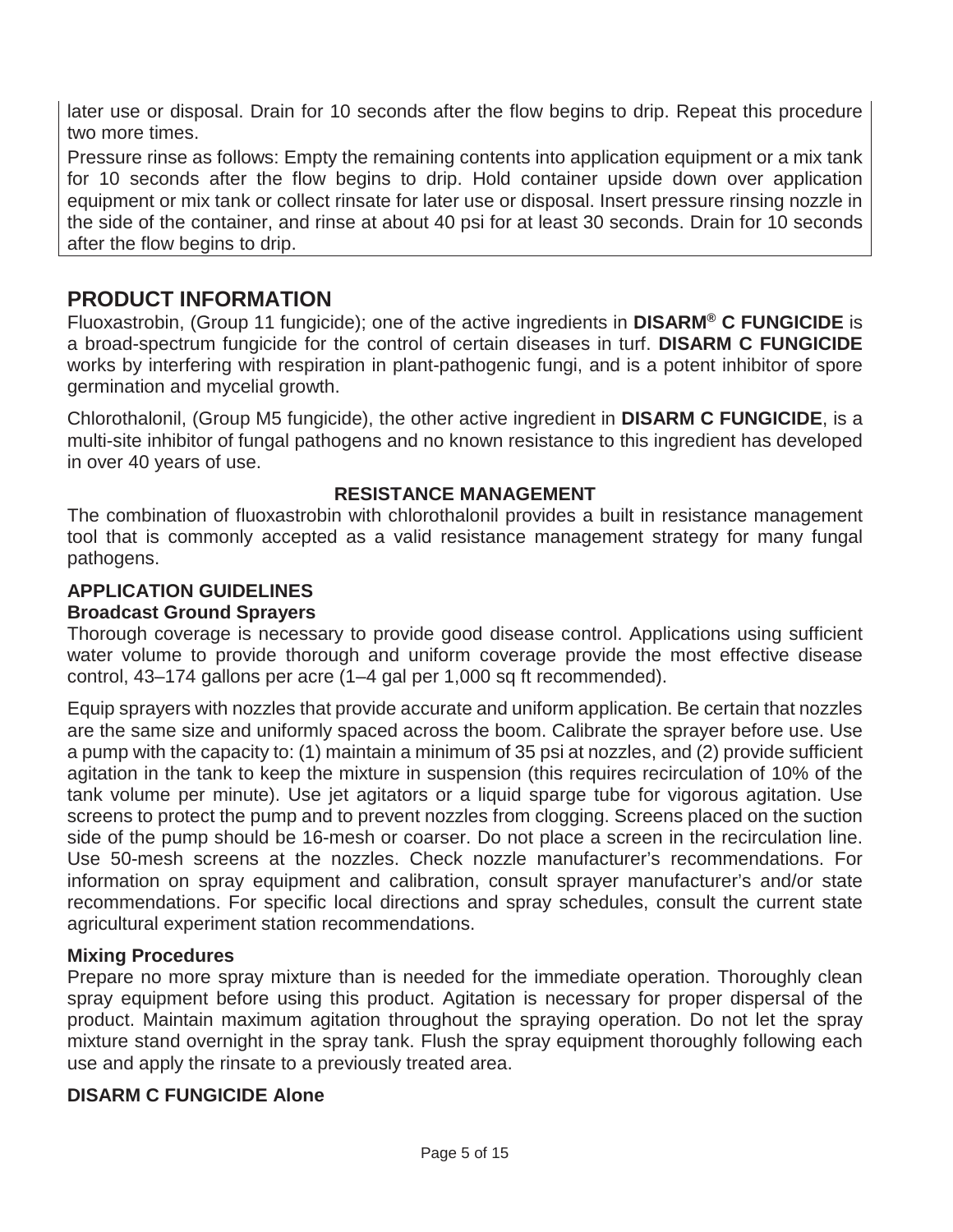Add 1/2 of the required amount of water to the mix tank. With the agitator running, add the **DISARM C FUNGICIDE** to the tank. Continue agitation while adding the remainder of the water. Begin application of the solution after the **DISARM C FUNGICIDE** has completely and uniformly dispersed into the mix water. Maintain agitation until all of the mixture has been applied.

#### **DISARM C FUNGICIDE + Tank-mix Partners**

Add 1/2 of the required amount of water to the mix tank. Start the agitator running before adding any tank-mix partners. In general, tank-mix partners should be added in this order: products packaged in water-soluble packaging (see **Note** in the next paragraph), wettable powders, water dispersible granules, (dry flowables), liquid flowables (such as **DISARM C FUNGICIDE**), liquids, and emulsifiable concentrates. Always allow each tank-mix partner to become fully and uniformly dispersed before adding the next product. Provide sufficient agitation while adding the remainder of the water. Maintain agitation until all of the mixture has been applied.

**Note:** When using **DISARM C FUNGICIDE** in tank-mixtures, all products in water-soluble packaging should be added to the tank before any other tank-mix partner, including **DISARM C FUNGICIDE**. Allow the water-soluble packaging to completely dissolve and the product(s) contained in the water soluble packages to completely disperse before adding any other tank-mix partner to the tank.

If using **DISARM C FUNGICIDE** in a tank-mixture, observe all directions for use, sites, use rates, dilution ratios, precautions, and limitations, which appear on the tank-mix partner label. No label dosage rate may be exceeded, and the most restrictive label precautions and limitations must be followed. This product must not be mixed with any product that prohibits such mixing. Tankmixtures or application of other products referenced on this label are permitted only in those states in which the referenced products are registered.

**DISARM C FUNGICIDE** is compatible with most pesticides, plant growth regulators and foliar nutrient products. However, the physical compatibility of **DISARM C FUNGICIDE** with tank-mix partners should be tested before use. To determine the physical compatibility of **DISARM C FUNGICIDE** with other products, use a jar test, as described in the next paragraph.

**Jar Test Procedure:** Using a quart jar, add the proportionate amounts of the products to 1/2 qt. of water. Add wettable powders and water dispersible granular products first, then liquid flowables, and emulsifiable concentrates last. After thoroughly mixing, add the remaining 1/2 qt of water, shake and let stand for at least 5 minutes. If the combination remains mixed or can be remixed readily, it is physically compatible. Once compatibility has been proven, use the same procedure for adding required ingredients to the spray tank.

**The safety of all potential tank-mixes including additives and other pesticides on turf has not been tested. Before applying any tank-mixture not specifically recommended on this label, the safety to turf should be confirmed. To test for turf safety, apply DISARM C FUNGICIDE + tank-mix partners in a small area and in accordance with label instructions. Observe plants over a period of time for the appearance of phytotoxicity symptoms.**

## **DIRECTIONS FOR USE THROUGH SPRINKLER IRRIGATION SYSTEMS**

Apply this product only through overhead sprinkler irrigation systems including center pivot, microjet, wheel lines, lateral move, side roll, or overhead solid set irrigation systems. Do not apply this product through any other type of irrigation system. Reduced effectiveness in turf can result from non-uniform distribution of the treated irrigation water.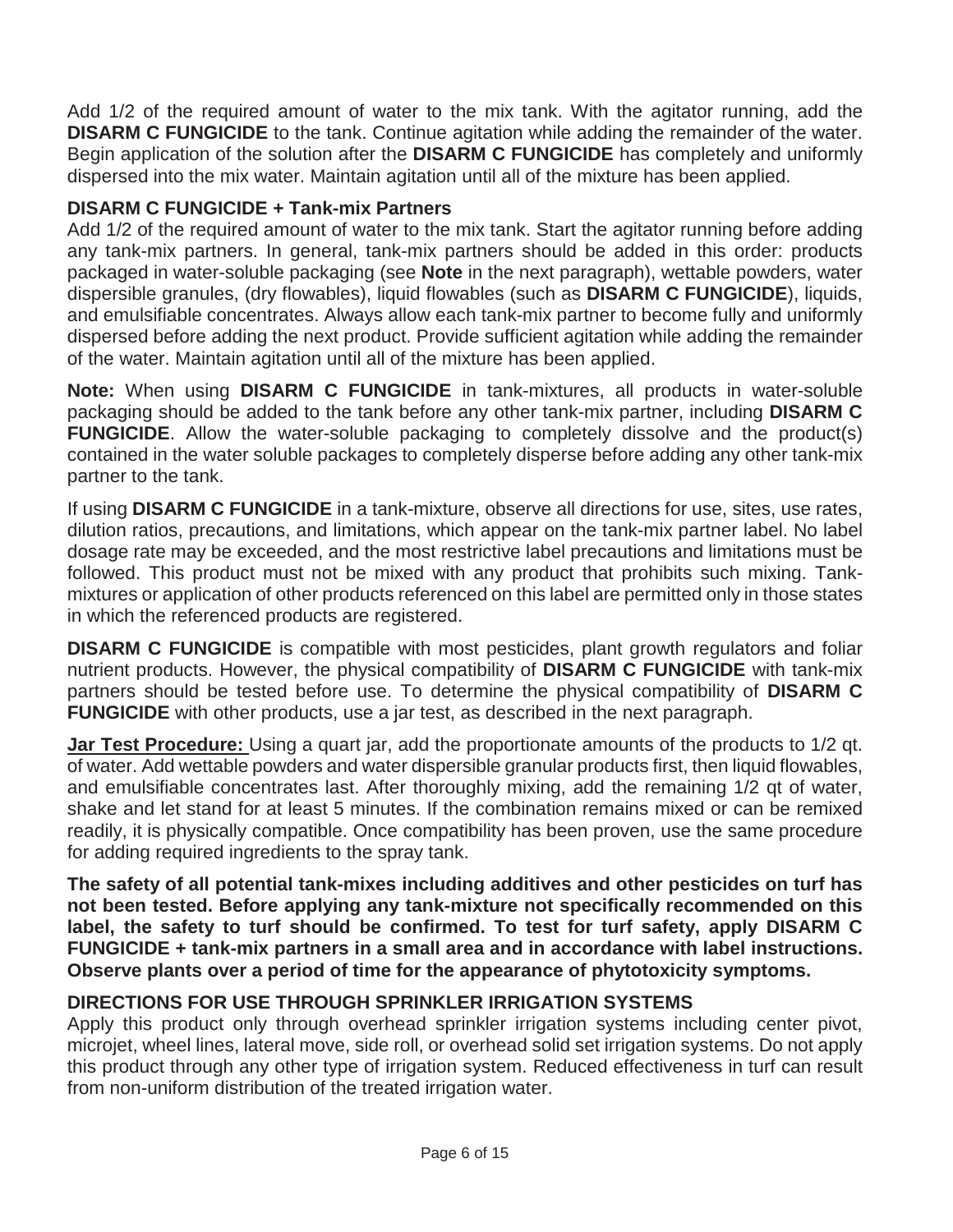If you have questions about calibration, you should contact State Extension Service Specialists, equipment manufacturers or other irrigation experts.

## **SPRAY PREPARATION**

Remove scale, pesticide residues, and other foreign matter from the chemical tank and entire injector system. Flush with clean water.

### **APPLICATION INSTRUCTIONS**

First prepare a suspension of **DISARM C FUNGICIDE** in a mix tank. Fill tank with 1/2 the desired amount of water. Start mechanical or hydraulic agitation. Add the required amount of **DISARM C FUNGICIDE** and then the remaining volume of water. Then set sprinkler to deliver no more than 0.4 inch of water per acre. Start sprinkler and uniformly inject the suspension of **DISARM C FUNGICIDE** into the irrigation water line to deliver the desired rate per acre. The suspension of **DISARM C FUNGICIDE** should be injected with a positive displacement pump into the main line ahead of a right angle turn to insure adequate mixing. If you should have any other questions about calibration, you should contact State Extension Service specialists, equipment manufacturers or other experts.

**NOTE:** When treatment with **DISARM C FUNGICIDE** has been completed, further field irrigation over the treated area should be avoided for 24 hours to prevent washing the chemical off the turf.

## **CHEMIGATION SYSTEMS CONNECTED TO PUBLIC WATER SYSTEMS**

- 1. Do not connect an irrigation system (including greenhouse systems) used for pesticide application to a public water system unless the pesticide label prescribed safety devices for public water systems are in place. Public water system means a system for the provision to the public of piped water for human consumption if such system has at least 15 service connections or regularly serves an average of at least 25 individuals daily at least 60 days out of the year.
- 2. Chemigation systems connected to public water systems must contain a functional, reducedpressure zone, back flow preventer (RPZ) or the functional equivalent in the water supply line upstream from the point of pesticide introduction. As an option to the RPZ, the water from the public water system should be discharged into a reservoir tank prior to pesticide introduction. There shall be a complete physical break (air gap) between the flow outlet end of the fill pipe and the top or overflow rim of the reservoir tank of at least twice the inside diameter of the fill pipe.
- 3. The pesticide injection pipeline must contain a functional, automatic, quick-closing check valve to prevent the flow of fluid back toward the injection.
- 4. The pesticide injection pipeline must contain a functional, normally closed, solenoid-operated valve located on the intake side of the injection pump and connected to the system interlock to prevent fluid from being withdrawn from the supply tank when the irrigation system is either automatically or manually shut down.
- 5. The system must contain functional interlocking controls to automatically shut off the pesticide injection pump when the water pump motor stops, or in cases where there is no water pump, when the water pressure decreases to the point where pesticide distribution is adversely affected.
- 6. Systems must use a metering pump, such as a positive displacement injection pump (e.g., diaphragm pump) effectively designed and constructed of materials that are compatible with pesticides and capable of being fitted with a system interlock.
- 7. Do not apply when wind speed favors drift beyond the area intended for treatment.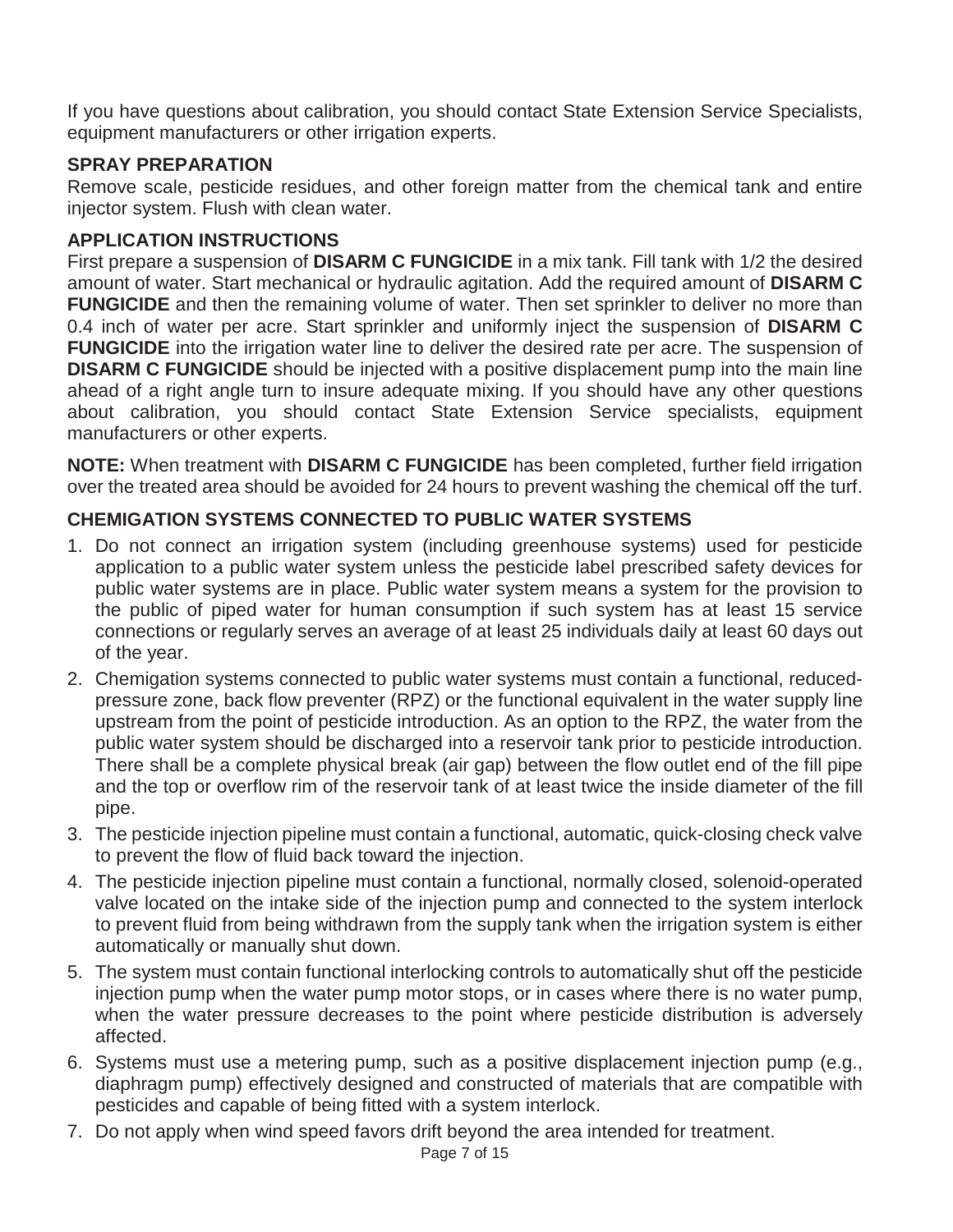#### **SPECIAL PRECAUTIONS FOR CHEMIGATION THROUGH SPRINKLER IRRIGATION SYSTEMS**

- 1. Maintain continuous agitation in mix tank during mixing and application to assure a uniform suspension.
- 2. Greater accuracy in calibration and distribution will be achieved by injecting a larger volume of a more dilute solution per unit time.
- 3. The system must contain a functional check valve, vacuum relief valve, and low pressure drain appropriately located on the irrigation pipeline to prevent water source contamination from backflow.
- 4. The pesticide injection pipeline must contain a functional, automatic, quick-closing check valve to prevent the flow of fluid back toward the injection pump.
- 5. The pesticide injection pipeline must also contain a functional, normally closed solenoidoperated valve located on the intake side of the injection pump and connected to the system interlock to prevent fluid from being withdrawn from the supply tank when the irrigation system is either automatically or manually shutdown.
- 6. The system must contain functional interlocking controls to automatically shut off the pesticide injection pump when the water pump motor stops.
- 7. The irrigation line or water pump must include a functional pressure switch which will stop the water pump motor when the water pressure decreases to the point where pesticide distribution is adversely affected.
- 8. Systems must use a metering pump, such as a positive displacement injection pump (e. g., diaphragm pump) effectively designed and constructed of materials that are compatible with pesticides and capable of being fitted with a system interlock.
- 9. Do not apply when wind speed favors drift beyond the area intended for treatment. If you are unsure of wind conditions, contact your local extension agent.
- 10. Do not apply when system connections or fittings leak, when nozzles do not provide uniform distribution or when lines containing the product must be dismantled and drained. Reduced effectiveness may result from non-uniform distribution of treated water.
- 11. Allow sufficient time for pesticide to be flushed through all lines and all nozzles before turning off irrigation water. A person knowledgeable of the chemigation system and responsible for its operation, or under supervision of the responsible person, shall shut the system down and make necessary adjustments should the need arise.
- 12. Do not connect an irrigation system used for pesticide application to a public water system unless the pesticide label-prescribed safety devices for public water systems are in place.

#### **SPRAY DRIFT SENSITIVE AREAS**

This pesticide must only be applied when the potential for drift to adjacent sensitive areas (e.g., residential areas, bodies of water, known habitats for threatened or endangered species, nontarget crops) is minimal (e.g., when wind is blowing away from the sensitive areas).

Avoiding spray drift at the application site is the responsibility of the applicator. The interaction of many equipment and weather related factors determine the potential for spray drift. The applicator and the grower are responsible for considering all these factors when making decisions.

## **USE DIRECTIONS FOR TURF**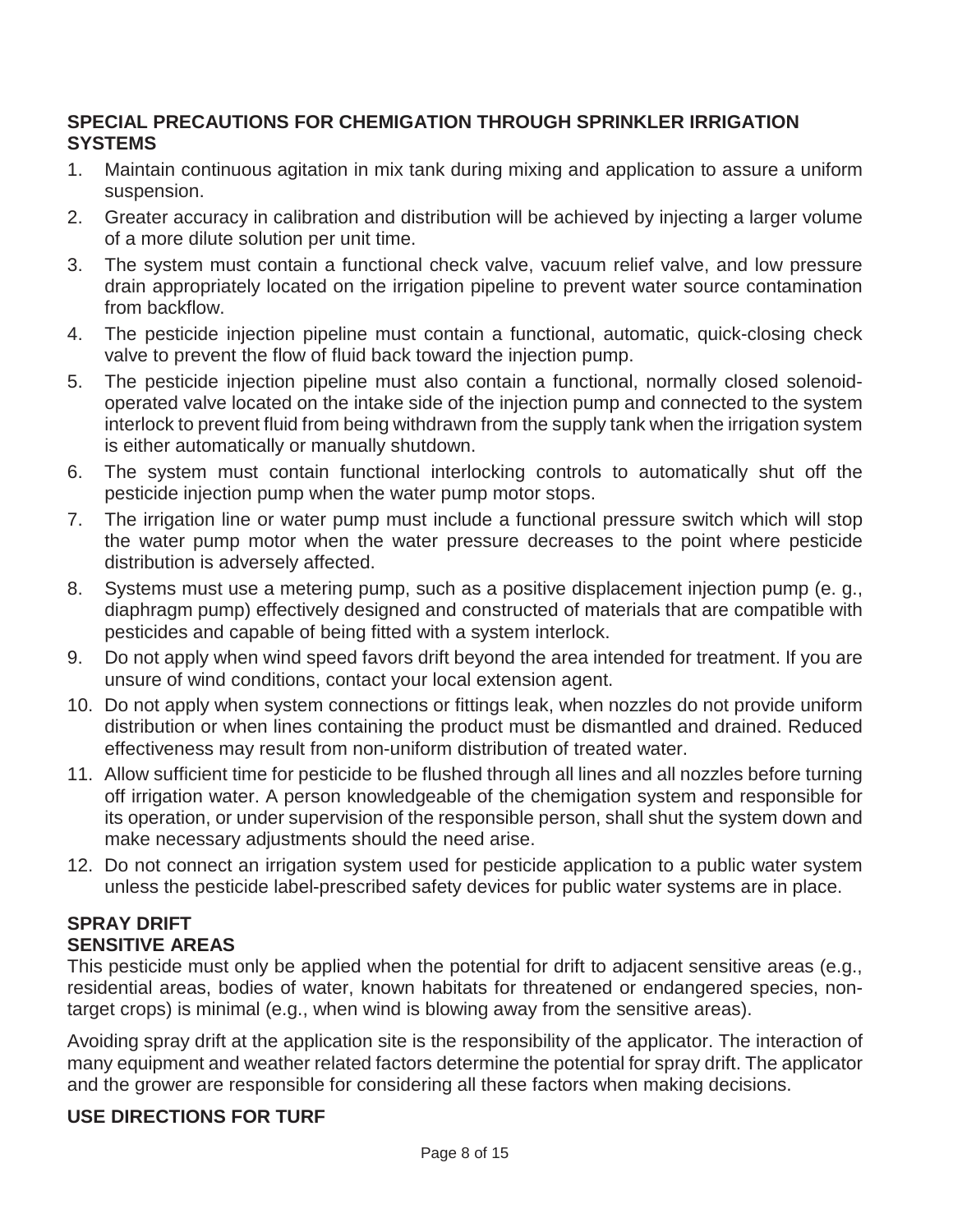**DISARM C FUNGICIDE** provides control of many important diseases in turf including but not limited to species of Bentgrass, Kentucky Bluegrass, Annual Bluegrass, Fescue, Ryegrass, Bermudagrass, St. Augustinegrass and Zoysiagrass. **DISARM C FUNGICIDE** should be used in conjunction with cultural practices that promote healthy, vigorous turf. These practices include nutrient management, thatch management, water management and judicious use of other pesticides.

#### **For use in the establishment of turfgrass from seed or in overseeding of dormant turfgrass:**

**DISARM C FUNGICIDE** may be used for control of certain turfgrass diseases associated with turfgrass establishment from seed. **DISARM C FUNGICIDE** may also be used during overseeding of dormant turfgrass and to established overseeded stands of turf.

**DISARM C FUNGICIDE** may be safely applied before or after seeding or at seedling germination and emergence to ryegrass, bentgrass, bluegrass, fescue, and other turfgrasses. Optimum application timing for control of seedling diseases is just prior to, during or just after seeding.

**Rate Ranges and Spray Volumes:** Use the shorter specified application interval and/or the higher specified rate when prolonged favorable disease conditions exist. For ground application equipment, 43–174 gal/A (1–4 gal/1, 000 sq ft) is recommended.

## **GENERAL PRECAUTIONS AND RESTRICTIONS**

#### **Use of this product on home lawns is prohibited**.

**Agricultural Use Sites Only:** This product must not be applied within 150 feet (for aerial applications) or 25 feet (for ground applications) of marine/estuarine water bodies unless there is an untreated buffer area of that width between the area to be treated and the water body.

Do not use on home lawns and turf sites associated with apartment buildings, day-care centers, playgrounds, playfields, recreational park athletic fields, athletic fields located on or next to schools (i.e., elementary, middle and high schools), campgrounds, churches, and theme parks**.**

Do not combine **DISARM C FUNGICIDE** in the spray tank with pesticides, surfactants or fertilizers, unless prior use has shown the combination physically compatible, effective and noninjurious under your conditions of use. Do not combine **DISARM C FUNGICIDE** with DiPel® or Latron B-1956 as phytotoxicity may result from the combination when applied to some species.

The required amount of **DISARM C FUNGICIDE** must be added slowly into the spray tank during filling.

#### **Turf Group A Restrictions: For Golf Course Fairways, Sod Farms, Lawns around Industrial buildings.**

Because **DISARM C FUNGICIDE** contains the active ingredient chlorothalonil, the following restrictions apply to the use of **DISARM C FUNGICIDE**.

The minimum application interval for rates up to 14.6 pt/A (5.4 fl oz/1,000 sq ft) of **DISARM C FUNGICIDE** is 7 days.

The minimum application interval for rates greater than 14.6 pt/A (5.4 fl oz/1,000 sq ft) of **DISARM C FUNGICIDE** is 14 days.

Limit of one application per season at rates greater than 14.6 pt/A (5.4 fl oz/1000 sq ft) of **DISARM C FUNGICIDE**.

#### **For Golf Course Fairways:**

The maximum single application rate is 16 pt/A (5.9 fl oz/1,000 sq ft) of **DISARM C FUNGICIDE.**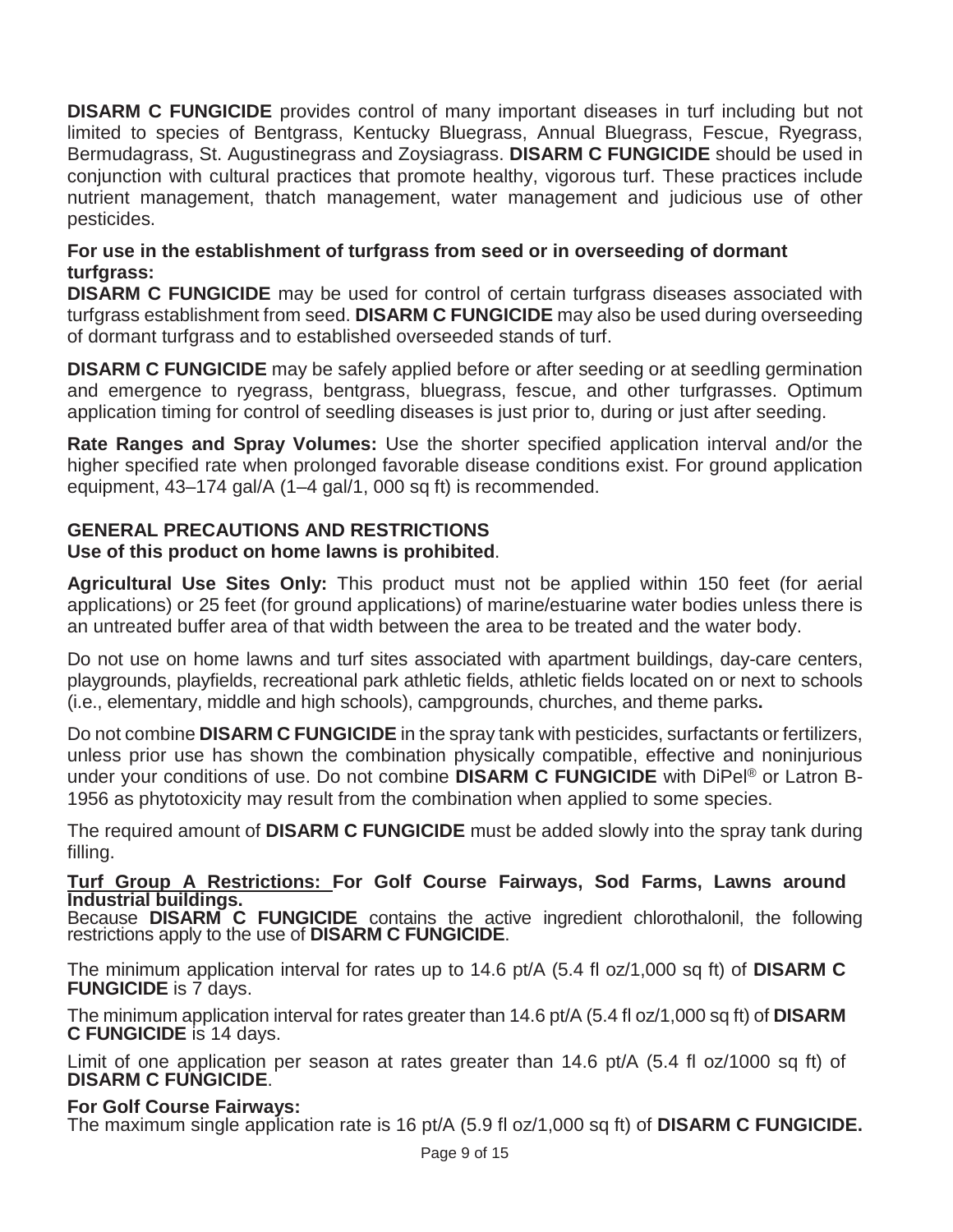(0.50 lb fluoxastrobin/A)

**DO NOT** apply more than 52.0 pt/A (19.1 fl oz/1,000 sq ft) of **DISARM C FUNGICIDE** per growing season. (26 lb chlorothalonil/A)

#### **For Sodfarms:**

The maximum single application rate is 16 pt/A (5.9 fl oz/1,000 sq ft) of **DISARM C FUNGICIDE**  (0.50 lb fluoxastrobin/A).

**DO NOT** apply more than 26 pt/A (9.5 fl oz/1,000 sq ft) of **DISARM C FUNGICIDE** per growing season. (13 lb chlorothalonil/A)

#### **For Lawns around Industrial Buildings**

The maximum single application rate is 16 pt/A (5.9 fl oz/1,000 sq ft) of **DISARM C FUNGICIDE** (0.50 lb fluoxastrobin/A).

**DO NOT** apply more than 52.0 pt/A (19.1 fl oz/1,000 sq ft) of **DISARM C FUNGICIDE** per growing season (26 lb chlorothalonil/A).

Apply **DISARM C FUNGICIDE** in 43.5 -174 gallons of water per acre. Begin applications when conditions favor disease development and repeat applications as long as these conditions persist. Under severe disease conditions use the highest rate and shortest interval corresponding with the application schedule selected from the table **DIRECTIONS FOR APPLICATION TO TURF (Group A and B)**.

For control of foliar diseases **DO NOT** mow or water after treatment until spray deposited on turfgrass is thoroughly dry. For control root diseases water in with enough water to move the fungicide into the thatch/root zone.

Sod farm turf treated with **DISARM C FUNGICIDE** less than seven days prior to harvest must be mechanically cut, rolled and harvested.

#### **Turf Group B restrictions: For Golf Course Tees and Greens:**

Because **DISARM C FUNGICIDE** contains the active ingredient chlorothalonil, the following restrictions apply to the use of **DISARM C FUNGICIDE**.

The minimum application interval for rates up to 14.6 pt/A (5.4 fl oz/1,000 sq ft) of **DISARM C FUNGICIDE** is 7 days.

The minimum application interval for rates greater than 14.6 pt/A (5.4 fl oz/1,000 sq ft) of **DISARM C FUNGICIDE** is 14 days.

**DO NOT** make more than two applications at a rate greater than 14.6 pt/A (5.4 fl oz/1,000 sq ft) of **DISARM C FUNGICIDE** per growing season.

**DO NOT** apply more than 68 pt/A (25 fl oz/1,000 sq ft) of **DISARM C FUNGICIDE** per growing season.

The maximum single application rate is 16 pt/A (5.9 fl oz/1,000 sq ft) of **DISARM C FUNGICIDE.**

Apply **DISARM C FUNGICIDE** in 43.5-174 gallons of water per acre. Begin applications when conditions favor disease development and repeat applications as long as these conditions persist. Under severe disease conditions use the highest rate and shortest interval corresponding with the application schedule selected from the table **DIRECTIONS FOR APPLICATION TO TURF (Group A and B)**.

For control of foliar diseases **DO NOT** mow or water after treatment until spray deposited on turfgrass is thoroughly dry. For control root diseases water in with enough water to move the fungicide into the thatch/root zone.

#### **DIRECTIONS FOR APPLICATION TO TURF (Group A and B)**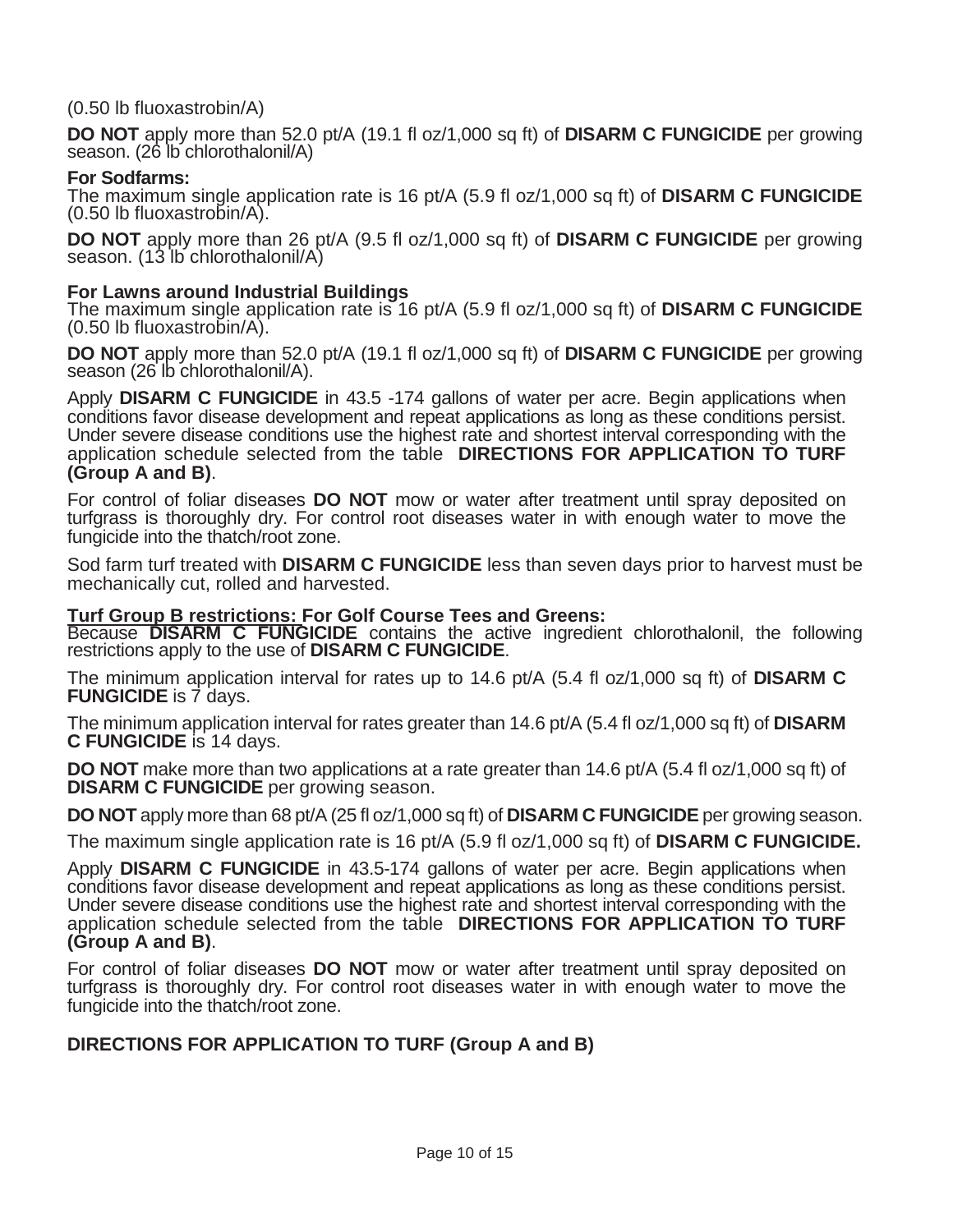| <b>Disease Control</b>                                                                 | <b>Use</b><br>Rate<br>(pints<br>per acre) | Use rate<br>(oz/1,000)<br>sq ft) | <b>Application</b><br><b>Interval</b><br>(days) | <b>Application Instructions</b>                                                                                                                                                                                                                                                                           |
|----------------------------------------------------------------------------------------|-------------------------------------------|----------------------------------|-------------------------------------------------|-----------------------------------------------------------------------------------------------------------------------------------------------------------------------------------------------------------------------------------------------------------------------------------------------------------|
| Anthracnose<br>(Foliar Infection<br>Phase)<br>(Colletotrichum<br>graminicola)          | $8 - 16$                                  | $3 - 5.9$                        | 14-28                                           | Use preventively. Begin<br>applications when<br>conditions are favorable<br>for disease development.                                                                                                                                                                                                      |
| Anthracnose<br>(Crown Rot Phase)<br>(Colletotrichum<br>graminicola)                    | $8 - 16$                                  | $3 - 5.9$                        | $14 - 21$                                       | Use preventively. Begin<br>applications when<br>conditions are favorable<br>for disease development.<br>Tank-mix with another<br>fungicide labeled for<br>control of Anthracnose.                                                                                                                         |
| <b>Brown Patch</b><br>(Rhizoctonia solani)                                             | $4 - 16$                                  | $1.5 - 5.9$                      | $14 - 28$                                       | Apply when conditions are<br>favorable for disease<br>development.                                                                                                                                                                                                                                        |
| <b>Brown Ring</b><br>Patch/Waitea Patch*<br>(Waitea circinata var.<br>circinata)       | $8 - 16$                                  | $3 - 5.9$                        | 14-28                                           | Apply when conditions are<br>favorable for disease<br>development.                                                                                                                                                                                                                                        |
| <b>Cool Weather Brown</b><br>Patch<br><b>Yellow Patch</b><br>(Rhizoctonia<br>cerealis) | $8 - 16$                                  | $3 - 5.9$                        | 14-28                                           | Make one or two<br>applications in fall or when<br>conditions are favorable<br>for disease development.<br>Curative applications may<br>be made in the spring if<br>disease appears.                                                                                                                      |
| <b>Dollar Spot</b><br>(Sclerotinia<br>homoeocarpa)                                     | $8 - 16$                                  | $3 - 5.9$                        | $14 - 21$                                       | Under heavy dollar spot<br>pressure or where dollar<br>spot is the only targeted<br>disease use a DMI<br>fungicide such as<br>propiconazole,<br>triadimefon, or<br>myclobutanil labeled for<br>control of Dollar Spot in<br>tank-mix or in alternation<br>with DISARM C<br><b>FUNGICIDE</b> applications. |
| <b>Fairy Ring</b><br>(Basidiomycete<br>fungi)                                          | $12 - 16$                                 | $4.5 - 5.9$                      | $21 - 28$                                       | Apply as soon as fairy ring<br>symptoms develop. Apply<br>in 4 gallons of water per<br>1,000 sq ft or irrigate after<br>application with 1/4 inch<br>water. A wetting agent                                                                                                                               |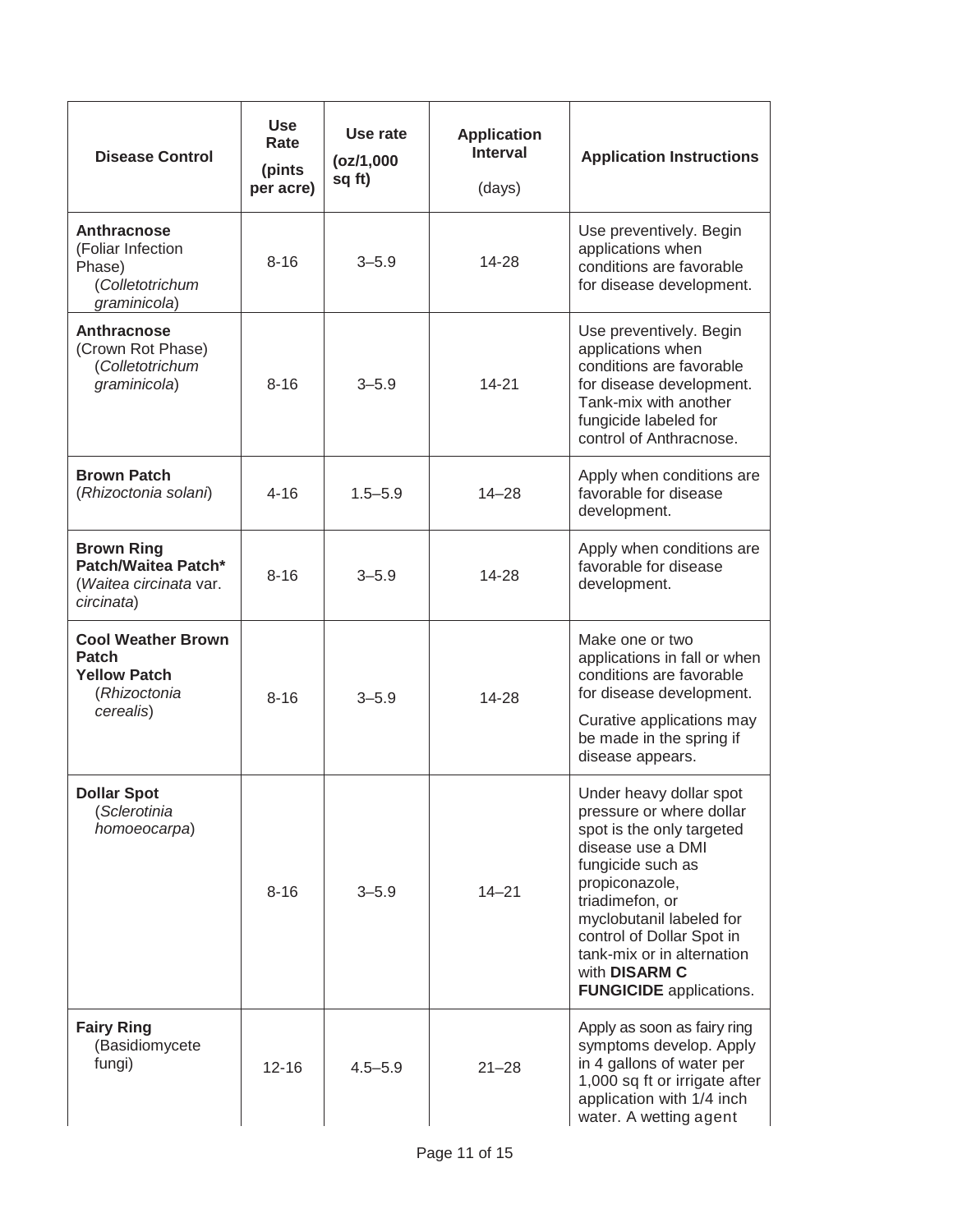| <b>Disease Control</b>                                | <b>Use</b><br>Rate<br>(pints<br>per acre) | Use rate<br>(oz/1,000)<br>sq ft)                                | <b>Application</b><br><b>Interval</b><br>(days) | <b>Application Instructions</b>                                                                                                                                                                                                                                                                                                              |
|-------------------------------------------------------|-------------------------------------------|-----------------------------------------------------------------|-------------------------------------------------|----------------------------------------------------------------------------------------------------------------------------------------------------------------------------------------------------------------------------------------------------------------------------------------------------------------------------------------------|
|                                                       |                                           |                                                                 |                                                 | may facilitate<br>penetration.                                                                                                                                                                                                                                                                                                               |
| <b>Gray Leaf Spot</b><br>(Pyricularia grisea)         | $8 - 16$                                  | $3 - 5.9$                                                       | $14 - 28$                                       | Begin applications before<br>disease is present. Under<br>heavy disease pressure<br>tank-mix with another<br>product labeled for control<br>of Gray Leaf Spot.                                                                                                                                                                               |
| <b>Leaf Spot</b><br>(Bipolaris<br>sorokiniana)        | $8 - 16$                                  | $3 - 5.9$                                                       | $14 - 21$                                       | Apply when conditions are<br>favorable for disease<br>development.                                                                                                                                                                                                                                                                           |
| <b>Melting Out</b><br>(Drechslera poae)               | $8 - 16$                                  | $3 - 5.9$                                                       | $14 - 21$                                       | Apply when conditions are<br>favorable for disease<br>development.                                                                                                                                                                                                                                                                           |
| <b>Necrotic Ring Spot</b><br>(Leptospheria<br>korrae) | $12 - 16$                                 | $4.5 - 5.9$<br>$($ In<br>California<br>use 5.9 oz<br>rate only) | $14 - 28$                                       | Apply when conditions are<br>favorable for disease<br>development.                                                                                                                                                                                                                                                                           |
| <b>Pink Patch</b><br>(Limonomyces<br>roseipellis)     | $8 - 16$                                  | $3 - 5.9$                                                       | $14 - 28$                                       | Apply when conditions are<br>favorable for disease<br>development.                                                                                                                                                                                                                                                                           |
| <b>Powdery Mildew</b><br>(Erysiphe graminis)          | $8 - 16$                                  | $3 - 5.9$                                                       | $14 - 28$                                       | Apply at first sign of<br>infection. Repeat as<br>necessary.                                                                                                                                                                                                                                                                                 |
| <b>Pythium Blight</b><br>(Pythium<br>aphanidermatum)  | $8 - 16$                                  | $3 - 5.9$                                                       | $7 - 14$                                        | Use preventively. Begin<br>applications when<br>conditions are favorable<br>for disease infection, prior<br>to disease symptom<br>development. When<br>conditions are favorable<br>for heavy Pythium Blight<br>pressure use DISARM C<br><b>FUNGICIDE in</b><br>combination with another<br>product registered for<br>Pythium Blight control. |
| <b>Pythium Damping</b><br>Off<br>(Pythium spp.)       | $8 - 16$                                  | $3 - 5.9$                                                       | $7 - 10$                                        | Apply uniformly to the<br>seed bed before, during or<br>just after seeding. Lightly<br>irrigate after application.<br>Repeat application if                                                                                                                                                                                                  |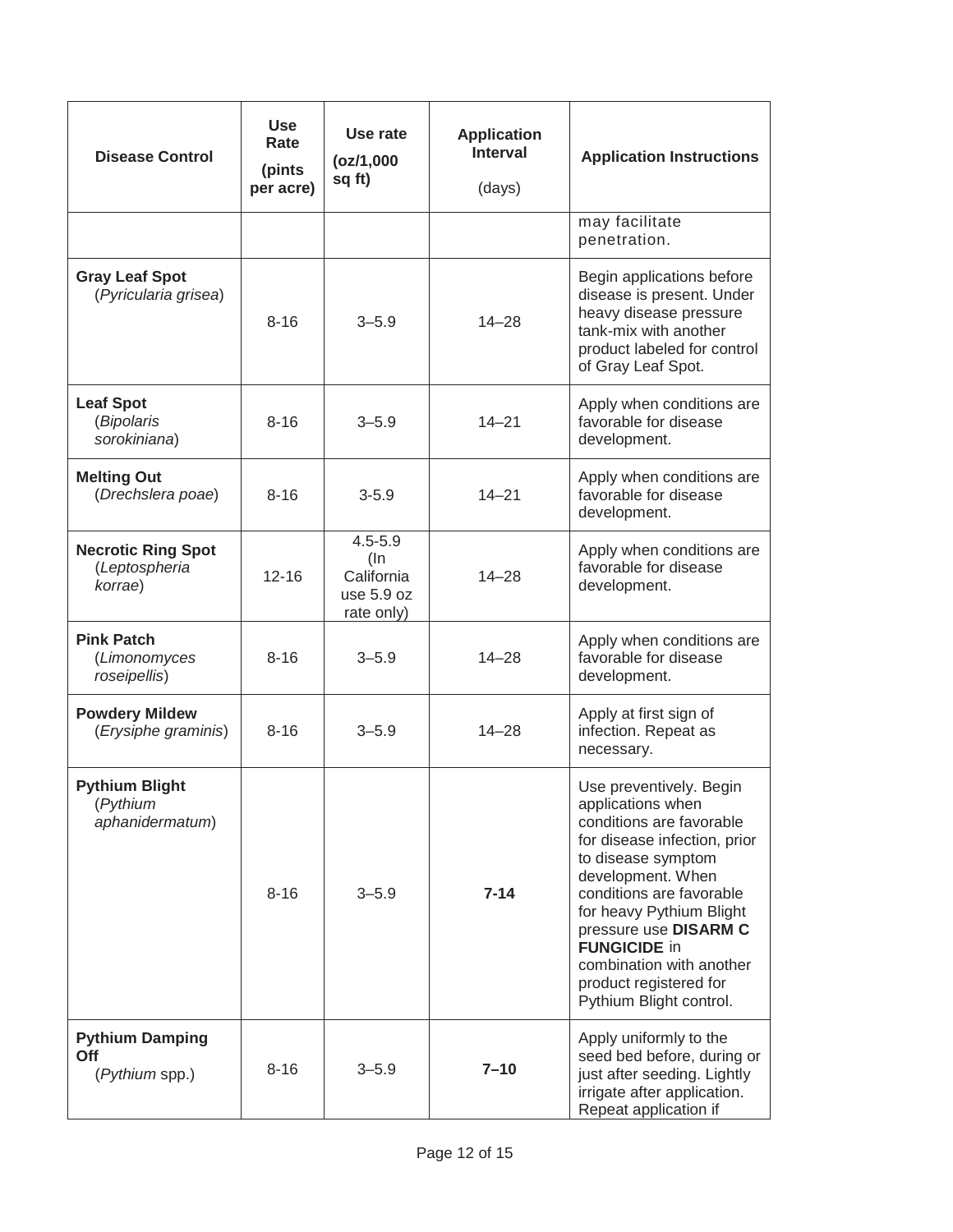| <b>Disease Control</b>                                                                                                                             | <b>Use</b><br>Rate<br>(pints<br>per acre) | Use rate<br>(oz/1,000)<br>sq ft) | <b>Application</b><br><b>Interval</b><br>(days) | <b>Application Instructions</b>                                                                                                                      |
|----------------------------------------------------------------------------------------------------------------------------------------------------|-------------------------------------------|----------------------------------|-------------------------------------------------|------------------------------------------------------------------------------------------------------------------------------------------------------|
|                                                                                                                                                    |                                           |                                  |                                                 | conditions remain<br>favorable for disease.                                                                                                          |
| <b>Pythium Root Rot</b><br>(Pythium spp.)                                                                                                          | $8 - 16$                                  | $3 - 5.9$                        | $7 - 10$                                        | Apply when conditions are<br>favorable for disease<br>development.                                                                                   |
| <b>Pythium Root</b><br><b>Dysfunction</b><br>(Pythium volutum)                                                                                     | $12 - 16$                                 | $4.5 - 5.9$                      | $14 - 28$                                       | Apply when conditions are<br>favorable for disease<br>development (when daily<br>soil temperatures are<br>between 50°F and 75°F.                     |
| <b>Red Thread</b><br>(Laetisaria<br>fuciformis)                                                                                                    | $8 - 16$                                  | $3 - 5.9$                        | $14 - 28$                                       | Apply when conditions are<br>favorable for disease<br>development.                                                                                   |
| <b>Rust</b><br>(Puccinia spp.)                                                                                                                     | $8 - 16$                                  | $3 - 5.9$                        | $14 - 28$                                       | Apply at the first sign of<br>infection or when<br>conditions are favorable<br>for disease development.<br>Repeat as necessary.                      |
| <b>Snow Mold, Pink</b><br>(Microdochium<br>nivale)                                                                                                 | $8 - 16$                                  | $3 - 5.9$                        | 28                                              | Apply 1 to 2 applications<br>prior to permanent snow<br>cover.                                                                                       |
| <b>Snow Mold, Typhula</b><br><b>Blight</b><br>(Typhula incarnata)                                                                                  | $8 - 16$                                  | $3 - 5.9$                        | 28                                              |                                                                                                                                                      |
| <b>Southern Blight</b><br>(Sclerotium rolfsii)                                                                                                     | $8 - 16$                                  | $3 - 5.9$                        | $14 - 28$                                       | Apply when conditions are<br>favorable for disease<br>development.                                                                                   |
| <b>Spring Dead Spot</b><br>(Leptosphaeria<br>korrae)<br>or<br>(Gaeumannomyces<br>graminis var.<br>graminis) or<br>(Ophiosphaerella<br>herpotricha) | 16                                        | 5.9                              | $14 - 28$                                       | Apply 1 or 2 applications<br>approximately one month<br>prior to bermudagrass<br>dormancy. Apply 1/4" to<br>1/2" of irrigation after<br>application. |
| <b>Summer Patch</b><br>(Magnaporthe<br>poae)                                                                                                       | $8 - 16$                                  | $3 - 5.9$                        | $14 - 28$                                       | Start applications in the<br>spring when soil<br>temperatures at 2" depth<br>reach 60°-65° F or as<br>prescribed by local turf<br>specialists.       |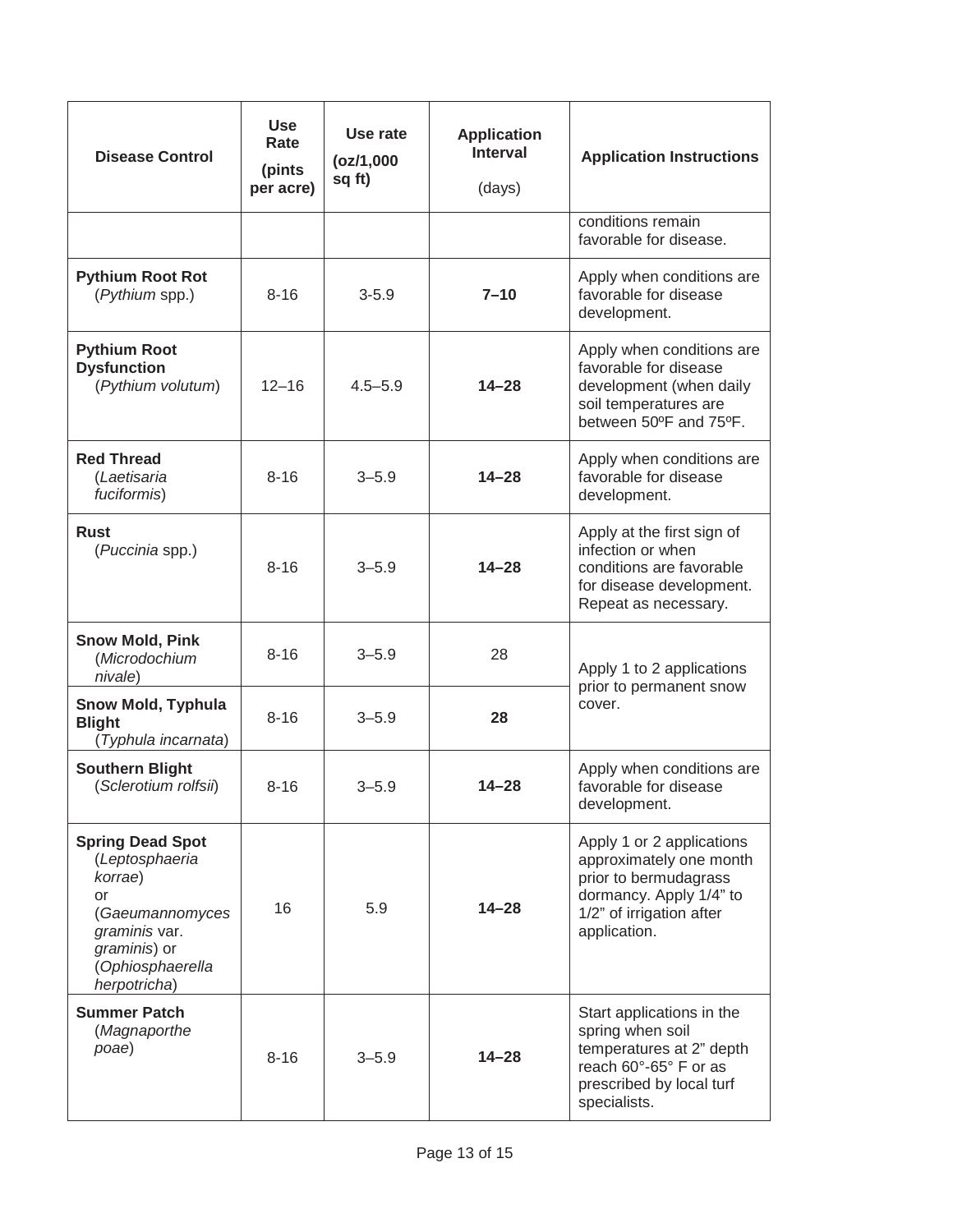| <b>Disease Control</b>                                                                                   | <b>Use</b><br>Rate<br>(pints<br>per acre) | Use rate<br>(oz/1,000)<br>sq ft) | <b>Application</b><br><b>Interval</b><br>(days) | <b>Application Instructions</b>                                                                                                                                                                                                                                                                                           |
|----------------------------------------------------------------------------------------------------------|-------------------------------------------|----------------------------------|-------------------------------------------------|---------------------------------------------------------------------------------------------------------------------------------------------------------------------------------------------------------------------------------------------------------------------------------------------------------------------------|
| <b>Take-All Patch</b><br>(Gaeumannomyces<br>graminis var.<br>avenae)                                     | 16                                        | 5.9                              | 28                                              | Begin applications before<br>disease is present and<br>continue applications<br>while conditions are<br>favorable for disease<br>development. Make two<br>applications in the spring<br>and two applications in<br>the fall.                                                                                              |
| <b>Zoysia Patch</b><br>Large Patch of Zoysia<br>(Rhizoctonia solani<br>and/or<br>Gaeumannomyces<br>spp.) | $8 - 16$                                  | $3 - 5.9$                        | $14 - 28$                                       | <b>Preventive and Curative:</b><br>Make 1-2 applications in<br>the fall before dormancy<br>or in the spring when<br>Zoysia is greening up. For<br>curative applications use<br>the higher rate. Consult<br>with local turfgrass<br>experts for optimum timing<br>in your area.                                            |
| Algae                                                                                                    | $8.2 - 14.6$                              | $3.0 - 5.4$                      | $7 - 14$                                        | Under severe algae<br>conditions use the 14.6<br>pt/A (5.4 fl oz/1,000 sq ft)<br>rate and apply on a 7-day<br>interval.<br>When<br>algae<br>is<br>well<br>established, every attempt<br>should be made to dry out<br>the afflicted area.<br>See Note 1 under General<br><b>Turf Restrictions and</b><br>Other Information |
| <b>Dicondra Leaf Spot</b>                                                                                | 16                                        | 5.9                              | 14                                              | Start applications when<br>conditions are favorable<br>for disease.                                                                                                                                                                                                                                                       |
| <b>Copper Spot</b>                                                                                       | 16                                        | 5.9                              | 14                                              | Start applications when<br>conditions are favorable<br>for disease.                                                                                                                                                                                                                                                       |

\* Not approved for use in California to control this disease.

## **General Turf Restrictions and Other Information**

- 1. See **RESISTANCE MANAGEMENT** section when using **DISARM C FUNGICIDE** for control of these diseases.
- 2. Use of this product on home lawns is prohibited.